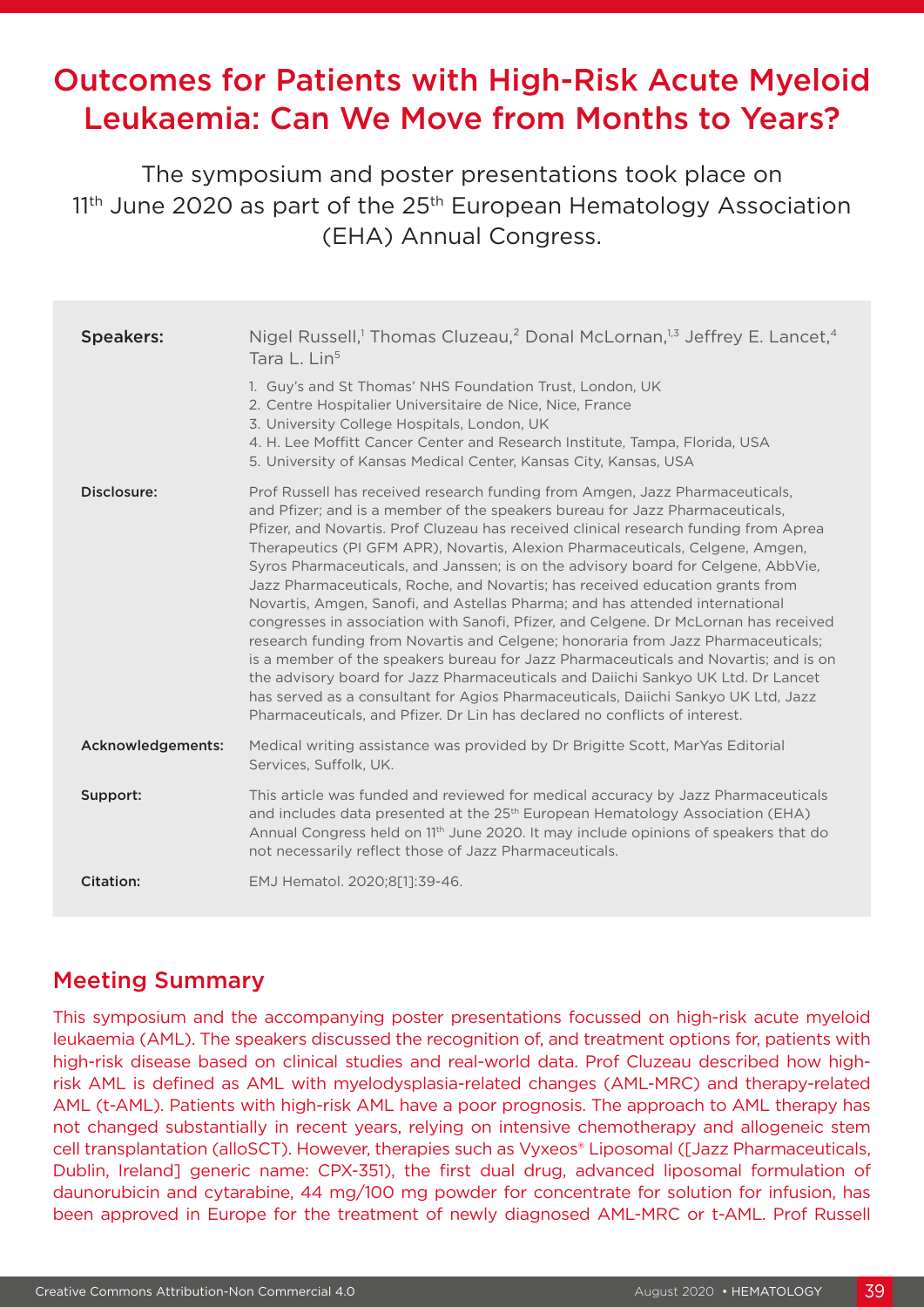explained that long-term survival is achievable and alloSCT is the treatment of choice, with early recognition of high-risk disease and optimisation of induction therapy enabling more patients in complete remission (CR) access to alloSCT. As pretransplant minimal residual disease (MRD) status is an important determinant of transplant outcome, MRD measurements postinduction can help identify high-risk patients who are otherwise in CR and may benefit from alloSCT. Dr McLornan highlighted that identifying high-risk features of AML at diagnosis is mandatory for prognosis and therapeutic stratification. Long-term data with Vyxeos Liposomal in the 301 Phase III study confirmed significant improvements in overall survival (OS), including post-transplant. The exploratory, post hoc analysis from the 301-study presented by Dr Lin et al. showed that Vyxeos Liposomal improved median OS versus the 7+3 regimen in patients who achieved CR, or CR with incomplete haematologic recovery (CRi) but did not undergo alloSCT. The 5-year results from the 301 study presented by Dr Lancet et al. showed that improved OS with Vyxeos Liposomal versus the 7+3 regimen was maintained in the overall study population, in patients who achieved CR or CRi and in those who underwent alloSCT. Thus, Vyxeos Liposomal contributed to long-term remission and survival in older patients with newly diagnosed high-risk AML.

#### **Introduction**

This symposium focussed on the recognition of, and treatment options for, high-risk AML. Prof Cluzeau considered universal or targeted treatment and where the focus should be, Prof Russell addressed whether high-risk AML can be cured, and Dr McLornan discussed laying the foundations for long-term remission.

# Universal or Targeted Treatment of Acute Myeloid Leukaemia: Where Should the Focus Be?

#### Professor Thomas Cluzeau

Prof Cluzeau explained that high-risk AML is defined by the 2016 World Health Organization (WHO) classification as AML with MRC and therapy-related myeloid neoplasms.<sup>1</sup> Approximately one-third (24–35%) of all AML cases are AML-MRC and this is predominantly observed in elderly patients.2 AML-MRC is defined as the absence of both prior cytotoxic therapy for an unrelated disease and recurring cytogenetic abnormality.<sup>1,3</sup>

Three entities for AML-MRC have been identified.<sup>1,3</sup> Firstly, AML post-myelodysplastic syndrome (MDS) or post-MDS/myeloproliferative neoplasm (MPN) is defined by prior MDS<sup>1</sup> or prior MDS/ MPN,<sup>1</sup> with at least 6 months of prior disease history of MDS or MDS/MPN (Cluzeau T., personal clinical experience). Secondly, for *de novo* AML

with MDS-related cytogenetic abnormalities,<sup>1</sup> the WHO classification gives a list of cytogenetic abnormalities sufficient to diagnose AML-MRC when ≥20% peripheral blood or bone marrow blasts are present and prior therapy has been excluded. The list includes complex karyotype (three or more abnormalities), unbalanced abnormalities, and balanced abnormalities. Thirdly, in AML with multilineage dysplasia, dysplasia must be present in >50% of cells in at least two bone marrow cell lines and no *NPM1* mutation or biallelic *CEBPA* mutation.1

Approximately 7% of all cases of AML are t-AML.4 Risk for t-AML is associated with alkylating agent, radiation therapy, and topoisomerase II inhibitor treatment.

Prof Cluzeau described that AML-MRC had significantly reduced OS and progression-free survival and lowered CR rate compared with other forms of  $AML$  (p=0.001).<sup>5</sup> In t-AML with a higher prevalence of *TP53* mutations and a complex karyotype, prognosis was relatively poor.<sup>6</sup> Secondary AML (s-AML) without MDS also had a poor prognosis; t-AML and s-AML (secondary to MDS) had similar prognoses, and all three were associated with a poorer prognosis than *de novo* AML.7

Prof Cluzeau reviewed the European Leukemia Net (ELN) treatment option recommendations for the high-risk AML-MRC and t-AML subgroups.4 Treatment for patients who are eligible for intensive chemotherapy is based on induction therapy combining anthracycline and cytarabine, followed by consolidation therapy using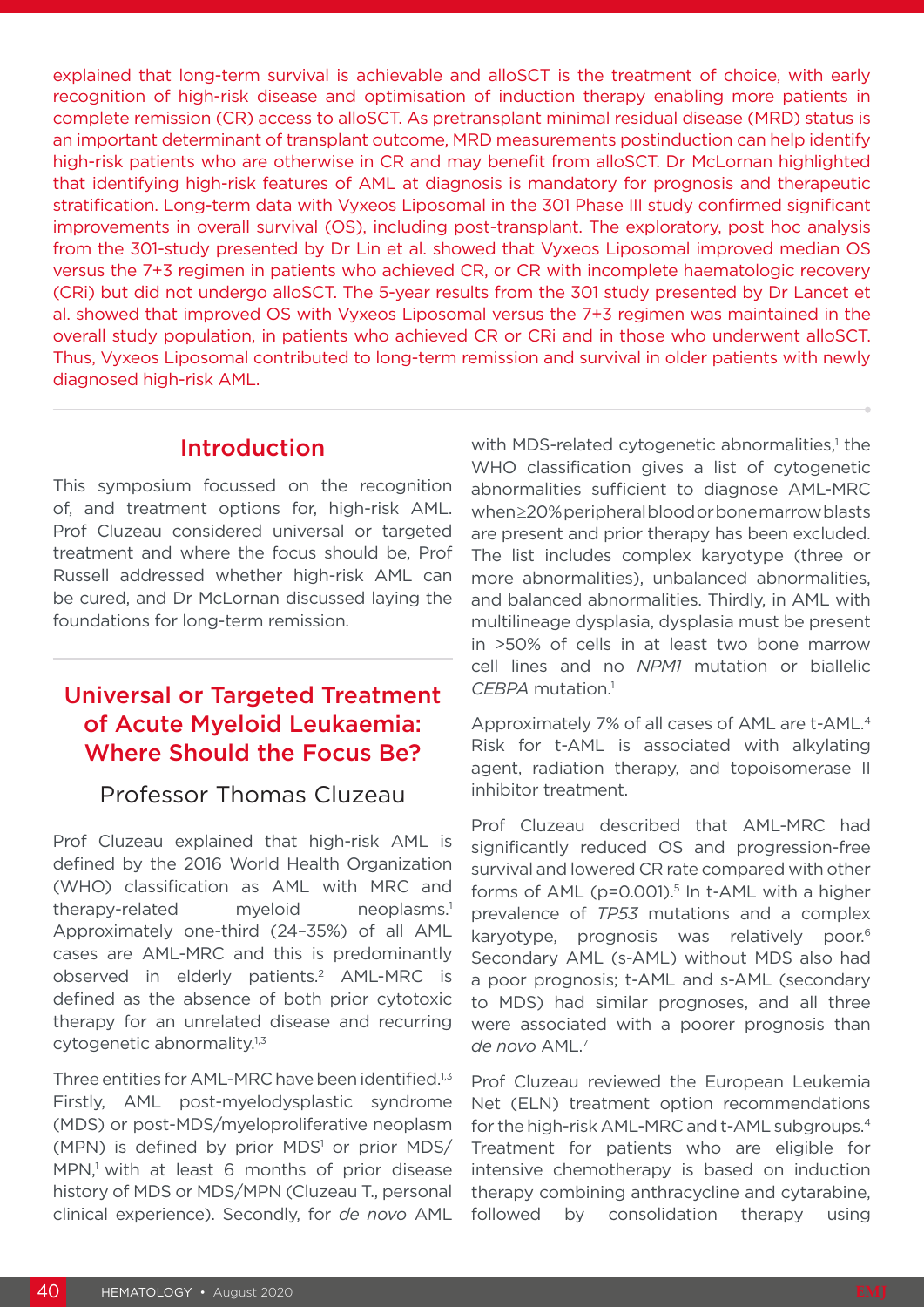chemotherapy or chemotherapy plus alloSCT in patients with intermediate-risk or adverse-risk genetics. For patients who are not eligible for intensive chemotherapy, agents such as azacitidine and decitabine are usually recommended, but low-dose cytarabine or best supportive care can be used in some patients.

Four therapeutic regimens for AML have been approved by the European Medicines Agency (EMA): Vyxeos Liposomal (daunorubicin and cytarabine 44 mg/100 mg; approved August 2018)8 as intensive chemotherapy and Rydapt® ([Novartis Pharmaceuticals Corporation, Basel, Switzerland] generic name: midostaurin; September 2017),<sup>9</sup> Mylotarg™ ([Pfizer Inc., New York City, New York, USA] generic name: gemtuzumab ozogamicin; April 2018),<sup>10</sup> and Xospata® ([Astellas Pharma, Tokyo, Japan] generic name: gilteritinib; October 2019)<sup>11</sup> as targeted therapy.

Prof Cluzeau introduced Vyxeos Liposomal as a therapeutic option in AML-MRC and t-AML, presenting the improved median OS versus the 7+3 cytarabine/daunorubicin regimen, including a significant increase in median OS in patients who underwent alloSCT.<sup>12</sup>

Prof Cluzeau concluded that patients with highrisk AML, defined as AML-MRC or t-AML, have a poor prognosis.7 The general approach to AML therapy has not changed substantially in recent years, relying on intensive chemotherapy and alloSCT;<sup>4</sup> however, therapies have been approved in Europe for the treatment of specific patient subgroups.<sup>9,11</sup> Tailoring treatment through identification of high-risk groups such as AML-MRC and t-AML has a beneficial therapeutic impact.<sup>12</sup>

# Can High-Risk Acute Myeloid Leukaemia Be Cured?

#### Professor Nigel Russell

Prof Russell explained that the prognosis and relative survival of patients with high-risk AML becomes progressively worse with age, particularly in patients aged >65 years for whom 5-year relative survival is <20%.<sup>13</sup> High-risk AML can be recognised at diagnosis in patients who have an adverse risk karyotype<sup>4</sup> or adverse

genomics4,14 and in patients with a history of s-AML,<sup>4</sup> previous antecedent myeloid dysplasia, or t-AML. High-risk status may be indicated after first induction, with the presence of an adverse genotype or primary refractory disease.<sup>14</sup> Following second induction, high risk is indicated in patients who have not achieved CR or CR with CRi, and those who have MRD.14 Haematological or molecular relapse also indicates high risk.14

Prof Russell outlined recent experience in the UK of the National Cancer Research Institute (NCRI) trials in younger patients (aged 15−59 years) with high-risk AML, focussing on patients with adverse-risk cytogenetics, which is one of the hallmarks of high-risk disease. Examining sequential trials (AML 10 [1988−1994], AML 12 [1994−2002], AML 15 [2002−2009], and AML 17 [2009-2016]) showed the improving prognosis for these patients; however, <20% of patients were cured in the follow-up period to 2015.<sup>15</sup>

The strategy for high-risk AML in the UK NCRI trials included recognising high-risk patients early,<sup>4</sup> rapid diagnostics, cytogenetics and mutational analysis,<sup>15</sup> and using MRD both as an early response indicator of risk status and an early signal of impending relapse.4,15 Prof Russell considered the challenge of high-risk AML as three-fold. Firstly, improving pretransplant chemotherapy could reduce post-transplant relapse rate.<sup>16</sup> Secondly, better treatment could deliver more patients to transplant who otherwise might not have remitted or relapsed before undergoing alloSCT.<sup>16</sup> Thirdly, more effective treatments are needed for patients for whom alloSCT is not an option.4,15

In patients with *NPM1mut* AML, MRD measurement post-course 2 can identify high-risk disease.17 Postinduction MRD in peripheral blood also predicts outcome and benefit from alloSCT in *NPM1mut* AML.18 Furthermore, pretransplant MRD measurement can predict patients at high risk of relapse. Presence of MRD in patients who have achieved CR is associated with similarly poor outcomes with patients who have active disease pre-alloSCT, showing the importance of absence of MRD prior to alloSCT.<sup>19-21</sup> Pre-alloSCT MRD transcript measurements can predict posttransplant outcome.<sup>22</sup>

Prof Russell concluded that long-term survival is achievable in high-risk AML and that alloSCT is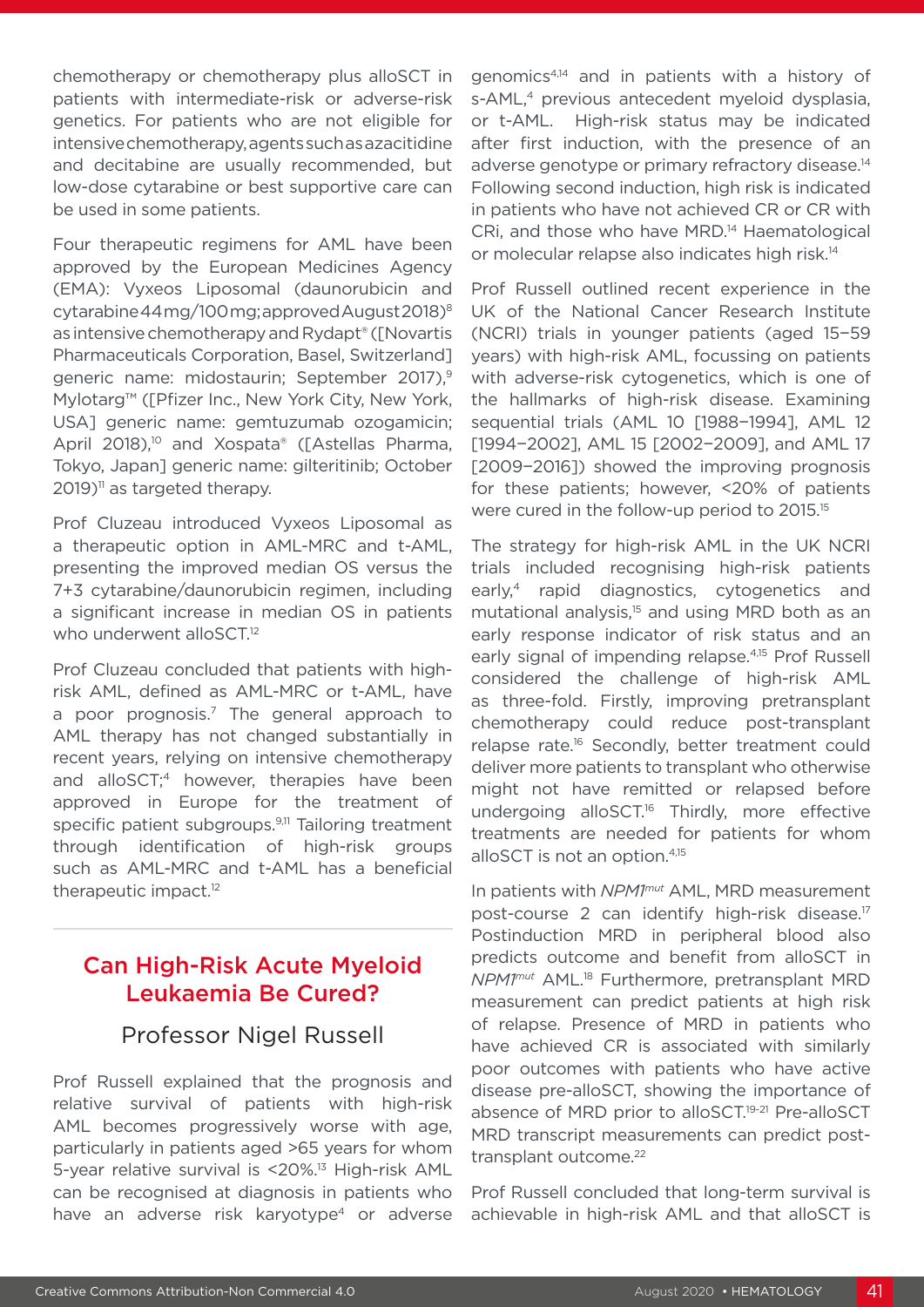the treatment of choice. Early recognition of highrisk disease and optimising induction therapy enables more patients to get to alloSCT in CR. Furthermore, MRD measurements postinduction can help identify high-risk patients who are otherwise in CR who may benefit from alloSCT.

# Laying the Foundations for Long-Term Remission in High-Risk Acute Myeloid Leukaemia

#### Doctor Donal McLornan

Dr McLornan commented that advances in the understanding of the heterogeneity and molecular and cytogenetic knowledge of AML are increasingly used to guide therapeutic decisions. The goal of treatment in AML is to attain and maintain a first CR. AlloSCT is often used as postremission therapy for patients with normal and unfavourable karyotypes. The 10-year outcome of patients with AML not treated with alloSCT at a first CR is poor.<sup>23</sup>

The standard approaches to intensive therapy for AML for the last 45+ years have involved a 7+3 regimen.24 As introduced by Prof Cluzeau, however, four novel drug regimens have been approved by the EMA: Vyxeos Liposomal,<sup>8</sup> Rydapt,<sup>9</sup> Mylotarg,<sup>10</sup> and Xospata.<sup>11</sup> Vyxeos Liposomal is the first licensed dual drug, advanced liposomal formulation of a fixed 1:5 molar ratio of daunorubicin and cytarabine, and is designed to optimise drug delivery to improve efficacy.8,12,25,26 It is indicated for the treatment of adults with newly diagnosed AML-MRC or t-AML.8

Study 301 was a multicentre, randomised, open-label, Phase III study to compare Vyxeos Liposomal versus the 7+3 regimen in older adults with newly diagnosed high-risk/s-AML.27-29 Key eligibility criteria were previously untreated AML, aged 60−75 years, ability to tolerate intensive AML chemotherapy, and Eastern Cooperative Oncology Group (ECOG) performance status (PS) 0–2. Patients received 1–2 cycles of induction, and those who achieved CR or CRi were allowed consolidation for 1–2 cycles. Primary and secondary endpoints were standard for a Phase III trial looking at remission, survival, and safety. A total of 309 patients were enrolled, with a mean age of 68 years, PS was

mostly 0 or 1 and, as expected, cytogenetic risk groups were predominantly intermediate or poor; one in five patients in both cohorts had t-AML.12

In the primary endpoint analysis, Vyxeos Liposomal significantly increased median OS versus the 7+3 regimen (median follow-up: 20.7 months).12,30 Median (95% confidence interval [CI]) OS was 9.56 (6.60–11.86) months for Vyxeos Liposomal versus 5.95 (4.99–7.75) months for the 7+3 regimen (p=0.003). There was a 31% reduction in risk of death for patients treated with Vyxeos Liposomal versus the 7+3 regimen (hazard ratio [HR]: 0.69; 95% CI: 0.52-0.90; p=0.003).<sup>12</sup>

There were significantly greater CR rates with Vyxeos Liposomal versus the 7+3 regimen (37% versus 26%, respectively; odds ratio [OR]: 1.69; 95% CI: 1.03–2.78; 2-sided p=0.040) and significantly greater overall remission rates (CR+CRi) versus the 7+3 regimen (48% versus 33%, respectively; OR: 1.77; 95% CI: 1.11-2.81; 2-sided p=0.016).<sup>12</sup> Overall remission rate (CR+CRi) after one induction cycle was 55.2% (58/105) with Vyxeos Liposomal versus 34.0% (34/100) with the 7+3 regimen.

Early mortality rates were lower with Vyxeos Liposomal than with the  $7+3$  regimen.<sup>12,31</sup> Sixtyday mortality caused by adverse events (AE) was comparable for Vyxeos Liposomal and the 7+3 regimen (10.4% versus 9.9%, respectively), and persistent or progressive disease caused this to be markedly lower for Vyxeos Liposomal than the 7+3 regimen (3.3% versus 11.3%, respectively).<sup>31</sup> Similar types of AE were recorded for the two treatments and were experienced by similar proportions of patients in each cohort.12

In the Vyxeos Liposomal arm, 49 and 23 patients underwent consolidation 1 and 2, respectively, compared with 32 and 12 patients, respectively, for the  $7+3/5+2$  regimen.<sup>32</sup> Importantly, from a physician and hospital perspective, 51% and 61% of patients received Vyxeos Liposomal consolidation 1 and 2 as an outpatient, respectively.<sup>32</sup>

Continued therapy with Vyxeos Liposomal throughout induction and consolidation improved OS compared with the 7+3/5+2 regimen. Median (95% CI) OS favoured Vyxeos Liposomal at 25.43 (12.35–not reached) months compared with 8.53 (5.68–15.21) months for the 7+3/5+2 regimen.32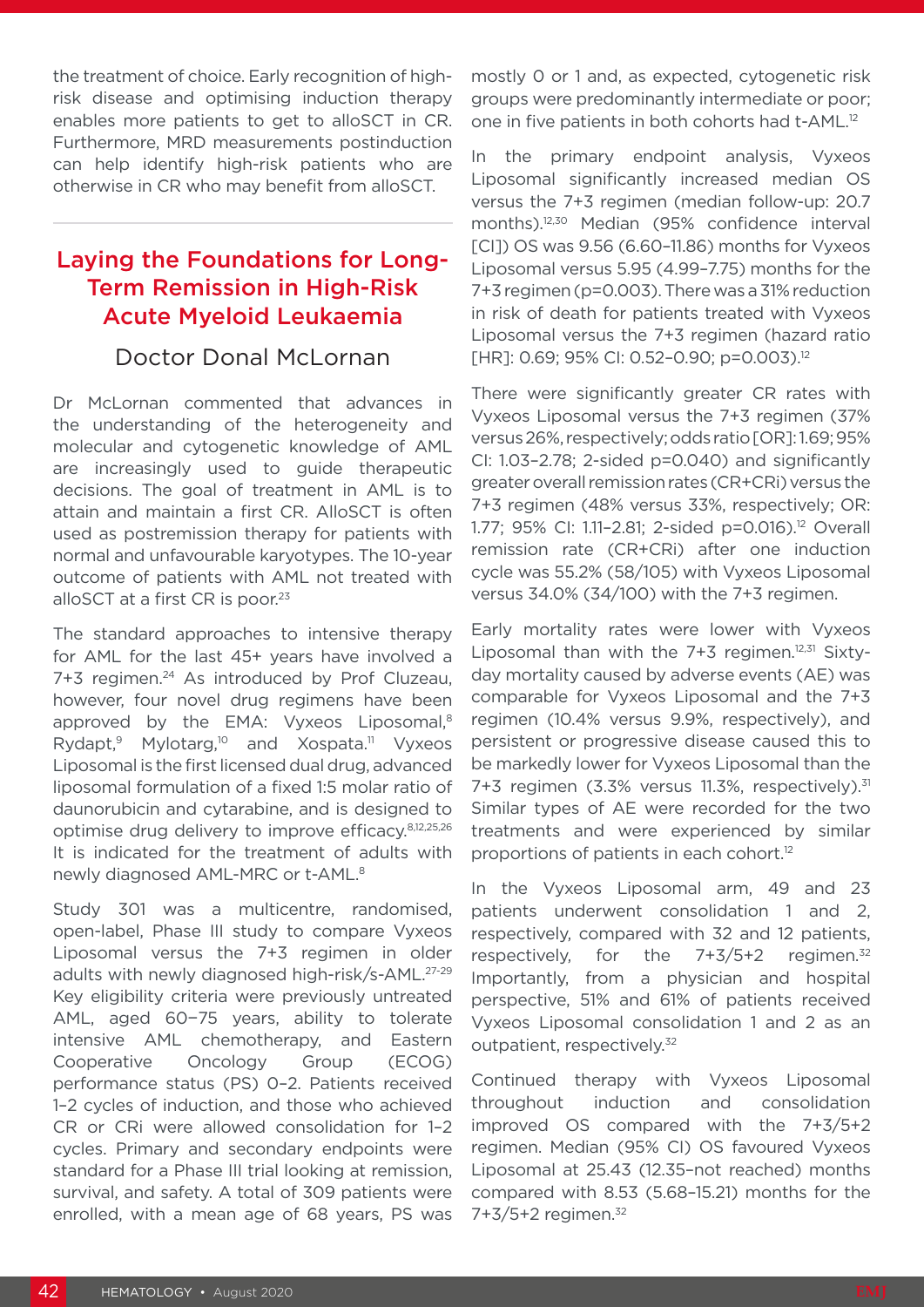A greater proportion of patients received alloSCT following Vyxeos Liposomal compared with the 7+3 regimen (52/153, 34% versus 39/156, 25%, respectively; 2-sided p=0.098).<sup>12</sup> The study arms were similar, but more patients were ≥70 years in the Vyxeos Liposomal arm (16/52, 31%) versus the 7+3 arm (6/39, 15%) and more patients on 7+3 required salvage therapy pretransplant (12/39, 31% versus 5/52, 10%, respectively).<sup>12</sup> Median OS landmarked from the date of alloSCT was not reached for Vyxeos Liposomal, compared with 10.25 (95% CI: 6.21–16.69) months for the 7+3 regimen. There were 53% fewer deaths within 100 days of transplant in those who received Vyxeos Liposomal versus the  $7+3$  regimen. $33$ 

The total number of patients achieving CR+CRi following induction was 73/153 (48%) with Vyxeos Liposomal versus 52/156 (33%) with the 7+3 regimen (p=0.016) and for CR was 37% versus 26%, respectively (p=0.040). These data equate to improved OS: median OS was longer with Vyxeos Liposomal (25.43; 95% CI: 13.01–not reached) versus the 7+3 regimen (10.41; 95% CI: 7.82–15.21) in patients who achieved CR or CRi.34 Amongst patients who achieved CR or CRi and underwent alloSCT, median OS landmarked from the date of alloSCT was not reached for Vyxeos Liposomal and was 11.65 months for the 7+3 regimen (HR: 0.42; 95% CI: 0.20–0.86).34 Results for patients who achieved CR or CRi but did not undergo alloSCT are presented below.27

Dr McLornan shared the 5-year final results of study 301, which were presented at the American Society of Clinical Oncology (ASCO) Annual Meeting and the European Hematology Association (EHA) Annual Congress, showing that the improved median OS with Vyxeos Liposomal versus the 7+3 regimen seen at 3 years was maintained (9.33 versus 5.95 months, respectively). Notably, for patients who underwent alloSCT with OS landmarked from the time of transplant, survival rate was 52% for Vyxeos Liposomal versus not estimable for the 7+3 regimen.28,29 Dr McLornan emphasised that over one-half of patients who received Vyxeos Liposomal and then underwent alloSCT were still alive 5 years later, and that median OS landmarked from the date of alloSCT was not reached for Vyxeos Liposomal versus 10.25 months for the 7+3 regimen; therefore, stratification of therapy upfront is an optimal approach.

Dr McLornan concluded that identifying high-risk features of AML at diagnosis is mandatory for prognosis and correct therapeutic stratification. Long-term data with Vyxeos Liposomal in the 301 study28,29 confirmed significant improvements in OS, including post-transplant.

Outcomes in Older Patients with High-Risk/Secondary Acute Myeloid Leukaemia Who Achieved Remission with CPX-351 Versus the 7+3 Regimen but Did Not Undergo Transplant: Phase III Exploratory Analysis

Doctor Tara L. Lin et al.

This exploratory, post hoc analysis of the 301 Phase III study evaluated outcomes in the subgroup of patients who achieved CR or CRi with CPX-351 versus the 7+3 regimen, but did not undergo alloSCT.<sup>27</sup> Patient baseline characteristics were generally balanced between treatment arms; however, in the CPX-351 arm, there were more males and patients with a PS of 1, but fewer patients with antecedent MDS, hypomethylating agent exposure, and PS 0 or 2, versus the 7+3 arm. Remission (CR+CRi) following induction was achieved in 73/153 (48%) patients with CPX-351 versus 52/156 (33%) with the 7+3 regimen. Amongst those attaining CR or CRi, 33/73 (45%) with CPX-351 and 28/52 (54%) with the 7+3 regimen did not subsequently undergo alloSCT.

Median OS (months) was longer with CPX-351 (14.72; 95% CI: 9.33–25.43) versus the 7+3 arm (7.59; 95% CI: 4.86–10.87) (HR: 0.57; 95% CI: 0.31–1.03) in patients who achieved CR or CRi but did not undergo alloSCT. Among patients aged 60−69 years, median OS was 15.74 months with CPX-351 versus 7.36 months with the 7+3 arm (HR: 0.53; 95% CI: 0.23–1.22) and among patients aged 70−75 years, median OS was 12.19 months with CPX-351 versus 8.41 months with the 7+3 regimen (HR: 0.47; 95% CI: 0.19–1.21).

Median time to recovery of neutrophils and platelets was longer with CPX-351 than with the 7+3 arm (35.0 and 36.0 days versus 29.0 and 28.5 days, respectively).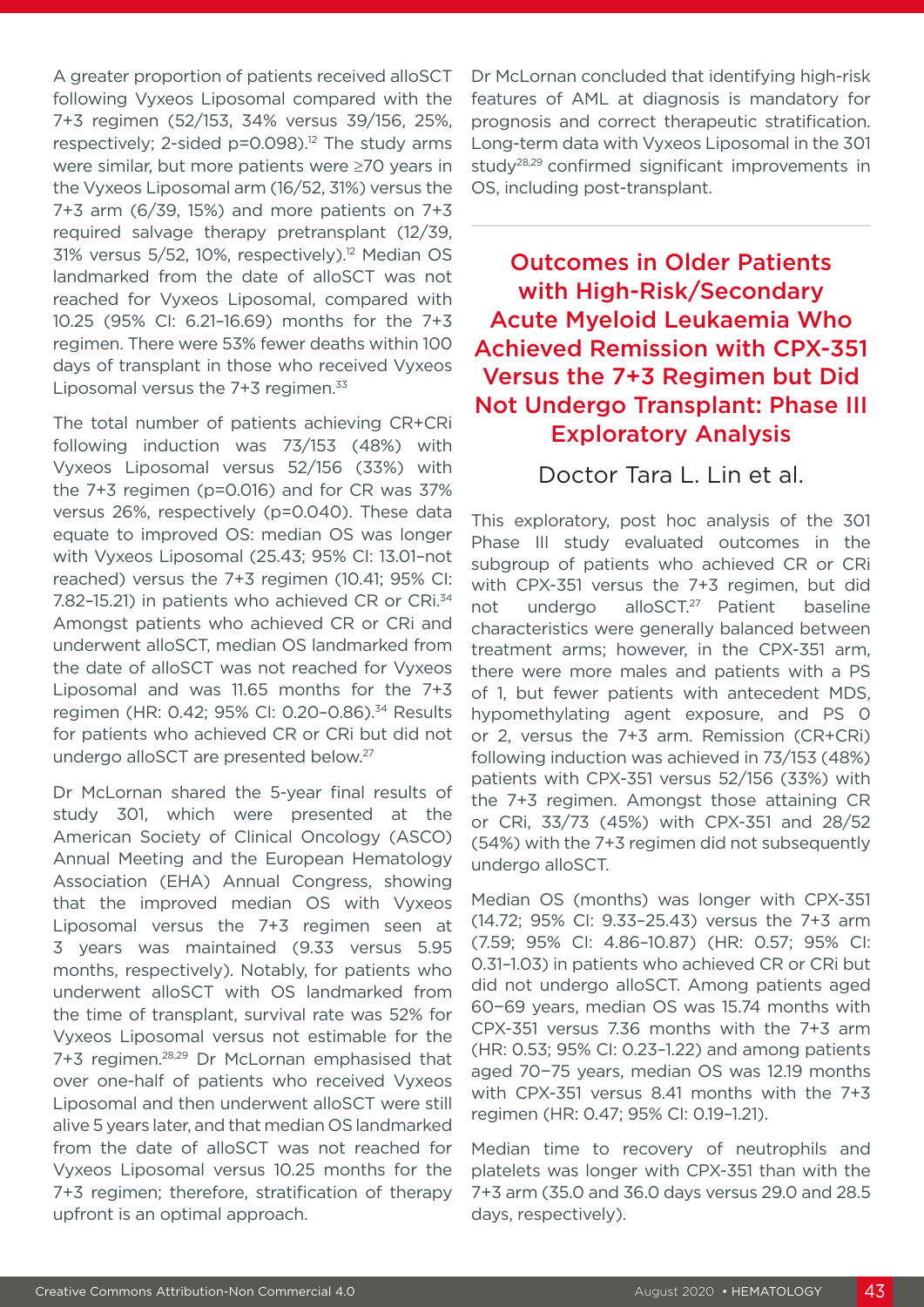The AE profile for CPX-351 was generally similar to that of the 7+3 regimen, with febrile neutropenia, nausea, constipation, and diarrhoea being the most common AE.

The authors concluded that CPX-351 improved median OS versus the 7+3 regimen, irrespective of age in patients who achieved CR or CRi but did not undergo alloSCT, indicating a benefit, and potentially deeper response, with CPX-351 treatment in this subgroup.

# Five-Year Results of a Phase III Study of CPX-351 Versus the 7+3 Regimen in Older Adults with Newly Diagnosed High-Risk/Secondary Acute Myeloid Leukaemia

#### Doctor Jeffrey E. Lancet et al.

Outcomes for the treatment of AML with the 7+3 regimen are particularly poor for older adults and those with high-risk-AML.7,35,36 This prospectively planned, final follow-up of the 301 Phase III study evaluated patients until death or up to 5 years following randomisation to assess the longevity of the results, including significantly improved median OS, observed at the primary endpoint analysis.12

The final 5-year follow-up results (median follow-up: 60.65 months) from the 301 Phase III study (previously presented at the ASCO 2020 Annual Congress)<sup>28</sup> showed that improved median OS with CPX-351 versus the 7+3 regimen was maintained (9.33 versus 5.95 months, respectively; Kaplan–Meier OS curves plateaued at around 30 months), with an HR (0.70; 95% CI: 0.55–0.91) that was consistent with the previous primary endpoint analysis (0.69; 95% CI: 0.52–  $(0.90)^{12}$  and thus maintained for up to 5 years.<sup>28,29</sup> The Kaplan–Meier estimated survival rates were higher for CPX-351 versus the 7+3 arm at 3 years (21% versus 9%, respectively) and 5 years (18% versus 8%, respectively).

A total of 53/153 (35%) and 39/156 (25%) of patients in the CPX-351 and 7+3 arms, respectively, underwent alloSCT. Median OS landmarked from the date of alloSCT was not reached for CPX-351 versus 10.25 months for the 7+3 regimen. The Kaplan–Meier-estimated survival rate landmarked from the date of transplant was 52% at 5 years for patients treated with CPX-351.

CR or CRi was achieved by 73 (48%) patients with CPX-351 and 52 (33%) patients with the 7+3 regimen. Among these patients, median OS was longer with CPX-351 versus the 7+3 regimen and the Kaplan–Meier-estimated survival rate was higher for CPX-351 versus the 7+3 arm at 3 and 5 years. The authors concluded that improved OS with CPX-351 versus the 7+3 regimen was maintained at 5 years in the overall study population, in patients who achieved CR or CRi, and in those who underwent alloSCT.

#### Questions and Answers

#### Q: What Were the Key Results from Your Analysis of the Early Experience with Vyxeos Liposomal in France?

Prof Cluzeau highlighted the good safety profile of Vyxeos Liposomal, with less gastrointestinal and skin toxicity and alopecia than observed with the 7+3 regimen, and the increase in haematological toxicity was manageable.<sup>37</sup> There was a good CR rate and 72% of patients in CR had MRD <10-3, indicating a deep response. Median OS in patients who underwent alloSCT was not reached.

#### Q: What Were the Key Results from the 5-Year Follow-Up of Vyxeos Liposomal Versus the 7+3 Regimen in Older Adults with Newly Diagnosed High-Risk/ Secondary Acute Myeloid Leukaemia?

Prof Russell explained that the survival advantage observed at 3 years with Vyxeos Liposomal was maintained, with a plateau from 3 to 5 years.<sup>28,29</sup> Median OS was significantly improved with Vyxeos Liposomal versus the 7+3 regimen, more patients achieved remission and underwent alloSCT and more patients went into remission post-alloSCT.

#### Q: What Does This Mean for Treatment of Newly Diagnosed High-Risk Acute Myeloid Leukaemia?

Dr McLornan emphasised correct therapeutic stratification upfront for the patient and the improved OS with Vyxeos Liposomal versus the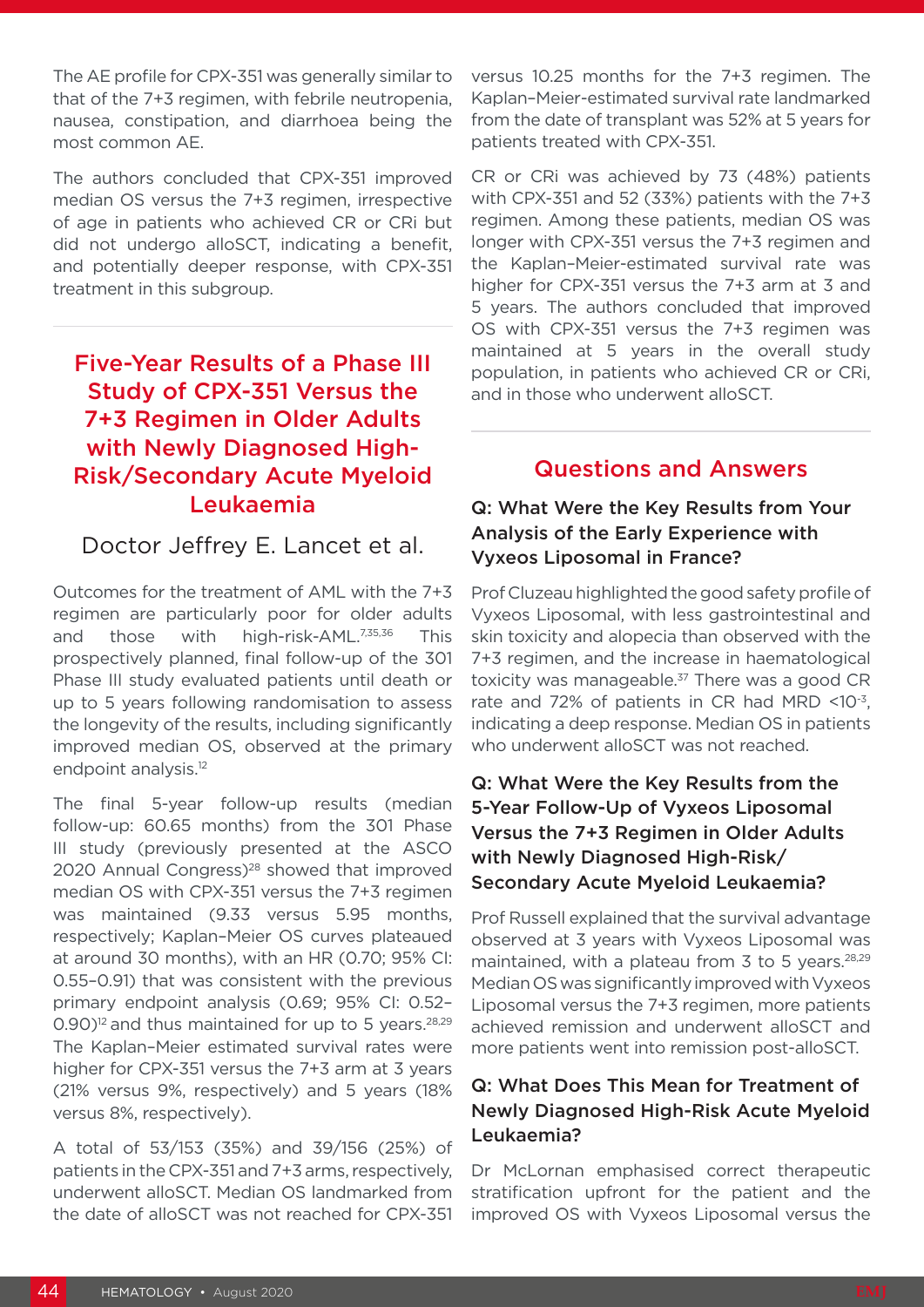equivalent safety. Historically, remission rates are poor in this subgroup. Now, more patients are receiving alloSCT and survival >1 year is observed in patients who do not undergo alloSCT.

### **Conclusion**

In conclusion, high-risk AML is "curable" with early recognition and correct therapeutic

7+3 regimen, including post-transplant, with stratification upfront. Vyxeos Liposomal contributes to long-term remission and survival in older patients with newly diagnosed highrisk-AML. Integration of novel chemotherapy, targeted agents, and immunotherapeutic platforms is the future in transplantation and will improve patient survival. Further prospective studies<sup>38</sup> and new approaches are needed to target MRD both pre- and postalloSCT to optimise outcomes for patients with high-risk AML.

#### References

- 1. Arber DA et al. The 2016 revision to the World Health Organization classification of myeloid neoplasms and acute leukemia. Blood. 2016;127(20):2391-405.
- 2. National Cancer Institute (NCI). Surveillance, epidemiology, and end results program (SEER). Acute myeloid leukemia with myelodysplasia-related changes. Available at: https://seer.cancer.gov/ seertools/-hemelymph/51f6cf58e3e2 7c3994bd53ae. Last accessed: 7 July 2020.
- 3. Vardiman J, Reichard K. Acute myeloid leukemia with myelodysplasia-related changes. Am J Clin Pathol. 2015;144(1):29-43.
- 4. Döhner H et al. Diagnosis and management of AML in adults: 2017 ELN recommendations from an international expert panel. Blood. 2017;129(4):424-47.
- 5. Weinberg OK et al. Clinical characterization of acute myeloid leukemia with myelodysplasia-related changes as defined by the 2008 WHO classification system. Blood. 2009;113(9):1906-8.
- 6. Heuser M. Therapy-related myeloid neoplasms: does knowing the origin help to guide treatment? Hematology Am Soc Hematol Educ Program. 2016;2016(1):24-32.
- 7. Granfeldt Østgård LS et al. Epidemiology and clinical significance of secondary and therapy-related acute myeloid leukemia: a national population-based cohort study. J Clin Oncol. 2015;33(31):3641-9.
- 8. European Medicines Agency (EMA). Vyxeos Liposomal 44 mg/100 mg powder for concentrate for solution for infusion. Summary of product characteristics. 2019. Available at: https://www.ema.europa.eu/en/ documents/product-information/ vyxeos-liposomal-epar-productinformation\_en.pdf. Last accessed: 7 July 2020.
- 9. European Commission. Rydapt

(midostaurin). Summary of product characteristics. 2017. Available at: https://ec.europa.eu/ health/documents/communityregister/2019/20190417144672/ anx\_144672\_en.pdf. Last accessed: 7 July 2020.

- 10. Pfizer. Mylotarg™ (gemtuzumab ozogamicin). Summary of marketing product characteristics. 2019. Available at: https://www.pfizerpro. co.uk/product/mylotarg/untreatedde-novo-cd33-positive-acutemyeloid-leukaemia/dosing-andadministration-0. Last accessed: 7 July 2020.
- 11. European Medicines Agency (EMA). Xospata (gilteritinib). Summary of product characteristics. 2019. Available at: https://www.ema.europa. eu/en/medicines/human/EPAR/ xospata. Last accessed: 7 July 2020.
- 12. Lancet JE et al. CPX-351 (cytarabine and daunorubicin) liposome for injection versus conventional cytarabine plus daunorubicin in older patients with newly diagnosed secondary acute myeloid leukemia. J Clin Oncol. 2018;36(26):2684-92.
- 13. National Cancer Institute (NCI). Surveillance, epidemiology, and end results program (SEER). Acute myeloid leukemia (AML) SEER 5-year relative survival rates. 2010–2016. Available at: https://seer. cancer.gov/explorer/application. html?site=96&data\_type=4&graph type=5&compareBy=age\_ range&chk\_age\_range\_1=1&chk\_ age\_range\_9=9&chk\_age\_ range\_141=141&chk\_age\_-rang e\_157=157&series=9&sex=1&ra ce=1&hdn\_stage=101&advopt\_ precision=1#tableWrap. Last accessed: 7 July 2020.
- 14. Nature. AML17 protocol for patients aged under 60. 2014. Available at: https://media.nature.com/original/ nature-assets/leu/journal/v31/ n5/extref/leu2016309x9.pdf. Last accessed: 7 July 2020.
- 15. Hills RK. Evaluating sixty years of

UK trials research in acute myeloid leukaemia: lessons for trial design, past, present and future. Br J Haematol. 2020;188(1):29-35.

- 16. Burnett AK et al. Twenty five years of UK trials in acute myeloid leukaemia: what have we learned? Br J Haematol. 2020;188(1):86-100.
- 17. Ivey A et al. Assessment of minimal residual disease in standard-risk AML. N Engl J Med. 2016;374(5):422-33.
- 18. Balsat M et al. Postinduction minimal residual disease predicts outcome and benefit from allogeneic stem cell transplantation in acute myeloid leukemia with *NPM1* mutation: a study by the Acute Leukemia French Association Group. J Clin Oncol. 2017;35(2):185-93.
- 19. Araki D et al. Allogeneic hematopoietic cell transplantation for acute myeloid leukemia: time to move toward a minimal residual disease-based definition of complete remission? J Clin Oncol. 2016;34(4):329-36.
- 20. Goswami M et al. A multigene array for measurable residual disease detection in AML patients undergoing SCT. Bone Marrow Transplant. 2015;50(5):642-51.
- 21. Hourigan CS et al. When the minimal becomes measurable. J Clin Oncol. 2016;34(21):2557-8.
- 22. Dillon R et al. Molecular MRD status and outcome after transplantation in *NPM1*-mutated AML. Blood. 2020;135(9):680-8.
- 23. Vasu S et al. Ten-year outcome of patients with acute myeloid leukemia not treated with allogeneic transplantation in first complete remission. Blood Adv. 2018;2(13):1645- 50.
- 24. Yates JW et al. Cytosine arabinoside (NSC-63878) and daunorubicin (NSC-83142) therapy in acute nonlymphocytic leukemia. Cancer Chemother Rep. 1973;57(4):485-8.
- 25. Dicko A et al. Use of nanoscale